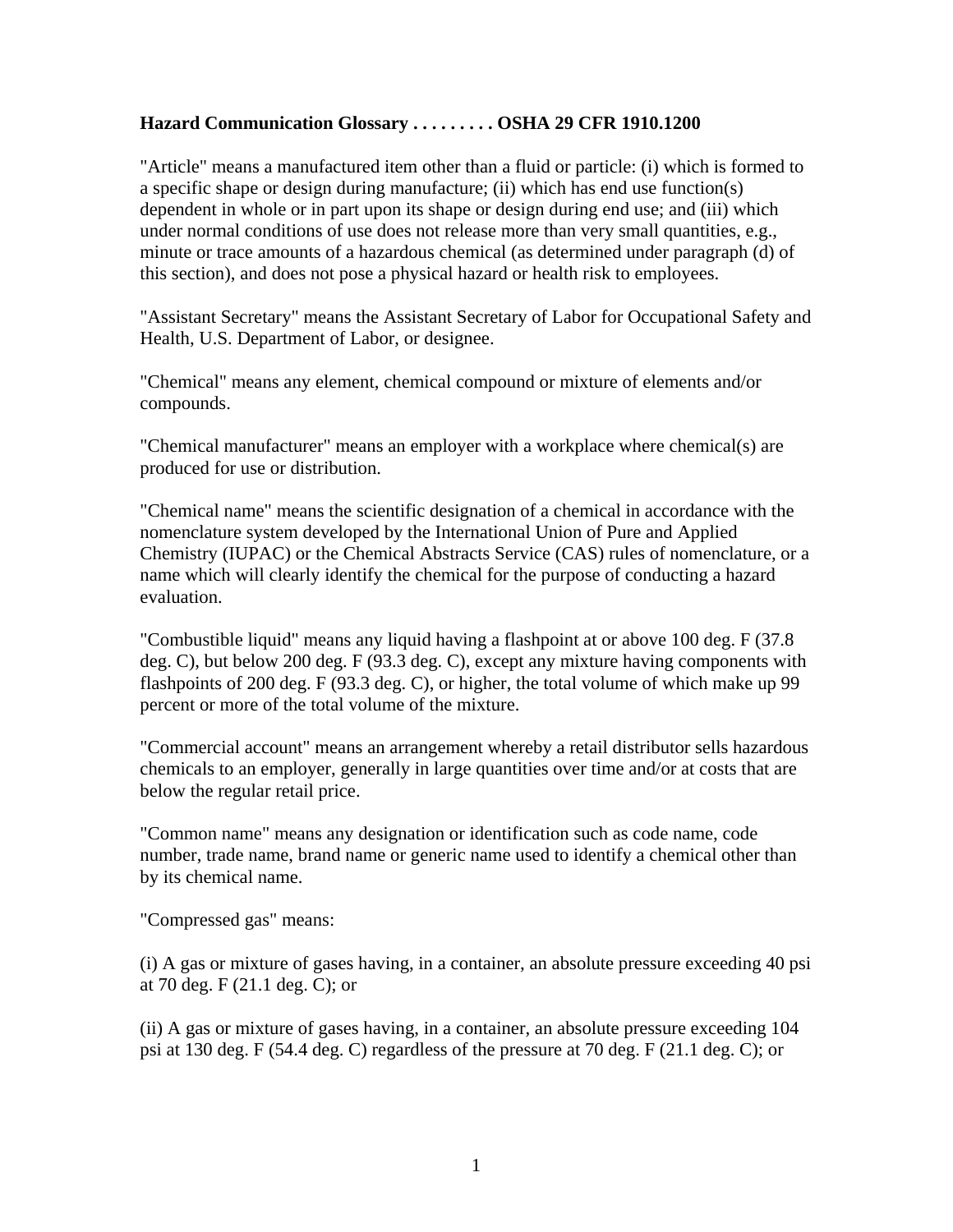(iii) A liquid having a vapor pressure exceeding 40 psi at 100 deg. F (37.8 deg. C) as determined by ASTM D-323-72.

"Container" means any bag, barrel, bottle, box, can, cylinder, drum, reaction vessel, storage tank, or the like that contains a hazardous chemical. For purposes of this section, pipes or piping systems, and engines, fuel tanks, or other operating systems in a vehicle, are not considered to be containers.

"Designated representative" means any individual or organization to whom an employee gives written authorization to exercise such employee's rights under this section. A recognized or certified collective bargaining agent shall be treated automatically as a designated representative without regard to written employee authorization.

"Director" means the Director, National Institute for Occupational Safety and Health, U.S. Department of Health and Human Services, or designee.

"Distributor" means a business, other than a chemical manufacturer or importer, which supplies hazardous chemicals to other distributors or to employers.

"Employee" means a worker who may be exposed to hazardous chemicals under normal operating conditions or in foreseeable emergencies. Workers such as office workers or bank tellers who encounter hazardous chemicals only in non-routine, isolated instances are not covered.

"Employer" means a person engaged in a business where chemicals are either used, distributed, or are produced for use or distribution, including a contractor or subcontractor.

"Explosive" means a chemical that causes a sudden, almost instantaneous release of pressure, gas, and heat when subjected to sudden shock, pressure, or high temperature.

"Exposure or exposed" means that an employee is subjected in the course of employment to a chemical that is a physical or health hazard, and includes potential (e.g. accidental or possible) exposure. "Subjected" in terms of health hazards includes any route of entry (e.g. inhalation, ingestion, skin contact or absorption.)

"Flammable" means a chemical that falls into one of the following categories:

(i) "Aerosol, flammable" means an aerosol that, when tested by the method described in 16 CFR 1500.45, yields a flame projection exceeding 18 inches at full valve opening, or a flashback (a flame extending back to the valve) at any degree of valve opening;

(ii) "Gas, flammable" means: (A) A gas that, at ambient temperature and pressure, forms a flammable mixture with air at a concentration of thirteen (13) percent by volume or less; or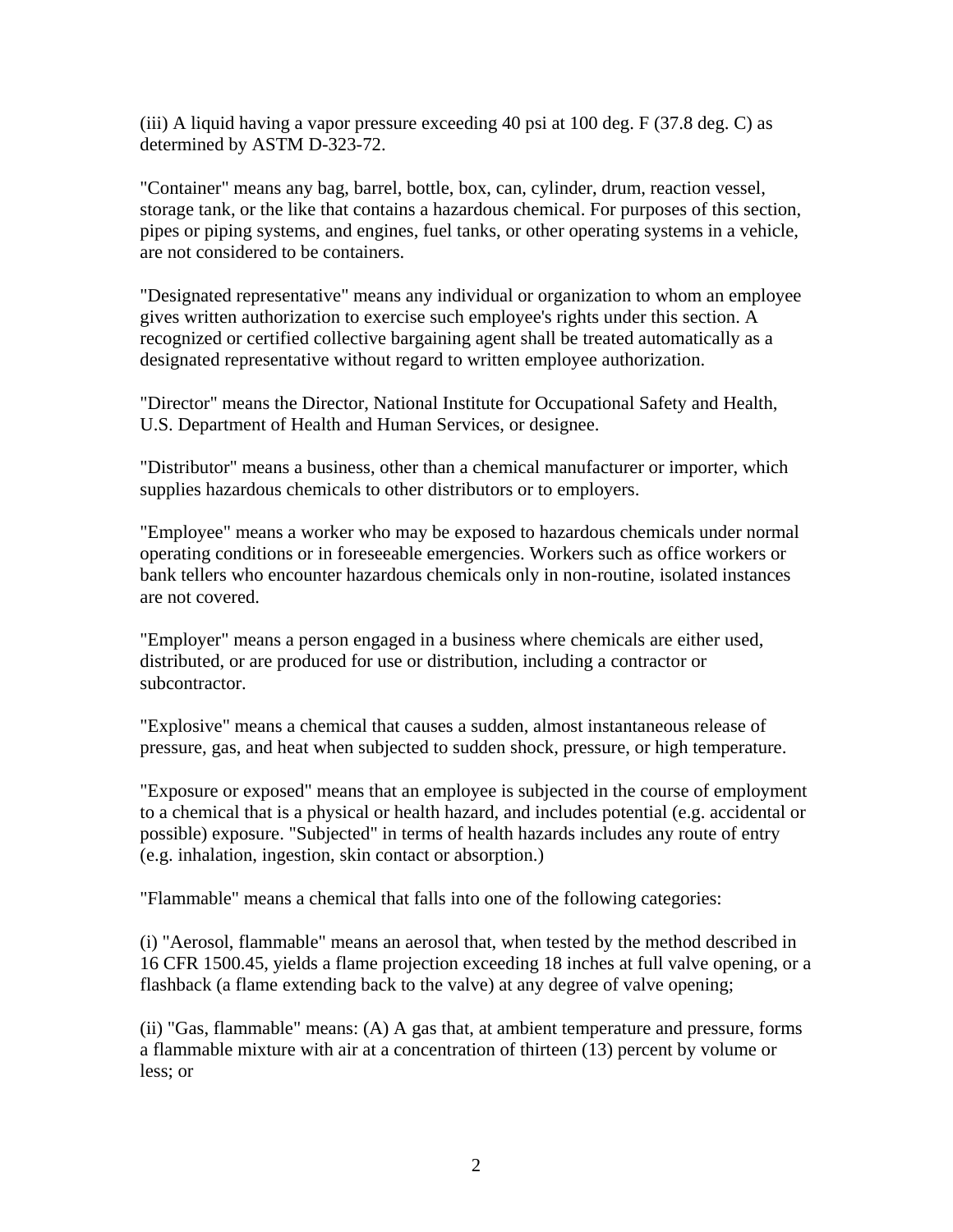(B) A gas that, at ambient temperature and pressure, forms a range of flammable mixtures with air wider than twelve (12) percent by volume, regardless of the lower limit;

(iii) "Liquid, flammable" means any liquid having a flashpoint below 100 deg. F (37.8 deg. C), except any mixture having components with flashpoints of 100 deg. F (37.8 deg. C) or higher, the total of which make up 99 percent or more of the total volume of the mixture.

(iv) "Solid, flammable" means a solid, other than a blasting agent or explosive as defined in 1910.109(a), that is liable to cause fire through friction, absorption of moisture, spontaneous chemical change, or retained heat from manufacturing or processing, or which can be ignited readily and when ignited burns so vigorously and persistently as to create a serious hazard. A chemical shall be considered to be a flammable solid if, when tested by the method described in 16 CFR 1500.44, it ignites and burns with a selfsustained flame at a rate greater than one-tenth of an inch per second along its major axis.

"Flashpoint" means the minimum temperature at which a liquid gives off a vapor in sufficient concentration to ignite when tested as follows:

(i) Tagliabue Closed Tester (See American National Standard Method of Test for Flash Point by Tag Closed Tester, Z11.24-1979 (ASTM D 56-79)) for liquids with a viscosity of less than 45 Saybolt Universal Seconds (SUS) at 100 deg. F (37.8 deg. C), that do not contain suspended solids and do not have a tendency to form a surface film under test; or

(ii) Pensky-Martens Closed Tester (see American National Standard Method of Test for Flash Point by Pensky-Martens Closed Tester, Z11.7-1979 (ASTM D 93-79)) for liquids with a viscosity equal to or greater than 45 SUS at 100 deg. F (37.8 deg. C), or that contain suspended solids, or that have a tendency to form a surface film under test; or

(iii) Setaflash Closed Tester (see American National Standard Method of Test for Flash Point by Setaflash Closed Tester (ASTM D 3278-78)).

Organic peroxides, which undergo autoaccelerating thermal decomposition, are excluded from any of the flashpoint determination methods specified above.

"Foreseeable emergency" means any potential occurrence such as, but not limited to, equipment failure, rupture of containers, or failure of control equipment which could result in an uncontrolled release of a hazardous chemical into the workplace.

"Hazardous chemical" means any chemical which is a physical hazard or a health hazard.

"Hazard warning" means any words, pictures, symbols, or combination thereof appearing on a label or other appropriate form of warning which convey the specific physical and health hazard(s), including target organ effects, of the chemical(s) in the container(s). (See the definitions for "physical hazard" and "health hazard" to determine the hazards which must be covered.)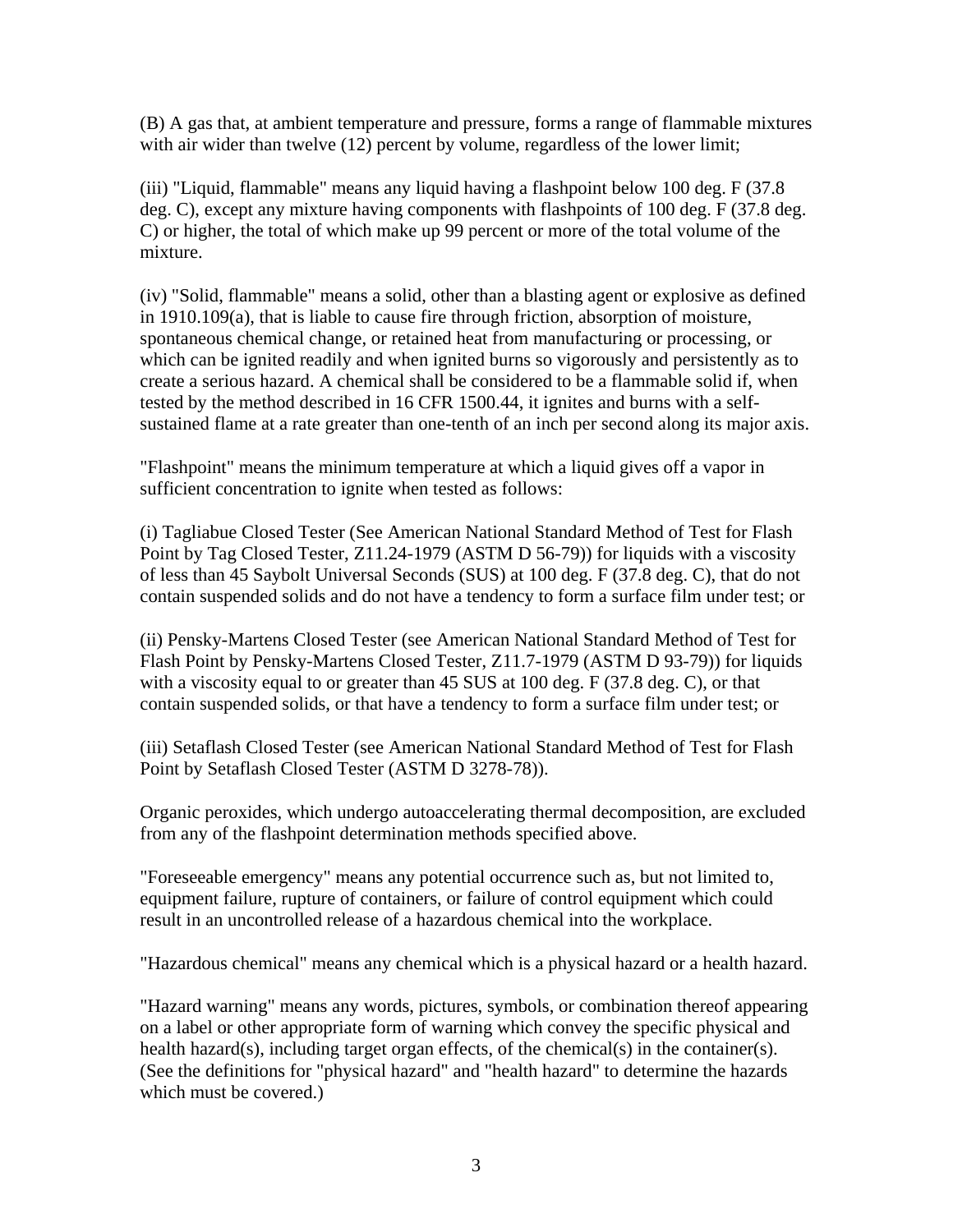"Health hazard" means a chemical for which there is statistically significant evidence based on at least one study conducted in accordance with established scientific principles that acute or chronic health effects may occur in exposed employees. The term "health hazard" includes chemicals which are carcinogens, toxic or highly toxic agents, reproductive toxins, irritants, corrosives, sensitizers, hepatotoxins, nephrotoxins, neurotoxins, agents which act on the hematopoietic system, and agents which damage the lungs, skin, eyes, or mucous membranes. Appendix A provides further definitions and explanations of the scope of health hazards covered by this section, and Appendix B describes the criteria to be used to determine whether or not a chemical is to be considered hazardous for purposes of this standard.

"Identity" means any chemical or common name which is indicated on the material safety data sheet (MSDS) for the chemical. The identity used shall permit cross-references to be made among the required list of hazardous chemicals, the label and the MSDS.

"Immediate use" means that the hazardous chemical will be under the control of and used only by the person who transfers it from a labeled container and only within the work shift in which it is transferred.

"Importer" means the first business with employees within the Customs Territory of the United States which receives hazardous chemicals produced in other countries for the purpose of supplying them to distributors or employers within the United States.

"Label" means any written, printed, or graphic material displayed on or affixed to containers of hazardous chemicals.

"Material safety data sheet (MSDS)" means written or printed material concerning a hazardous chemical which is prepared in accordance with paragraph (g) of this section.

"Mixture" means any combination of two or more chemicals if the combination is not, in whole or in part, the result of a chemical reaction.

"Organic peroxide" means an organic compound that contains the bivalent -O-O-structure and which may be considered to be a structural derivative of hydrogen peroxide where one or both of the hydrogen atoms has been replaced by an organic radical.

"Oxidizer" means a chemical other than a blasting agent or explosive as defined in 1910.109(a), that initiates or promotes combustion in other materials, thereby causing fire either of itself or through the release of oxygen or other gases.

"Physical hazard" means a chemical for which there is scientifically valid evidence that it is a combustible liquid, a compressed gas, explosive, flammable, an organic peroxide, an oxidizer, pyrophoric, unstable (reactive) or water-reactive.

"Produce" means to manufacture, process, formulate, blend, extract, generate, emit, or repackage.